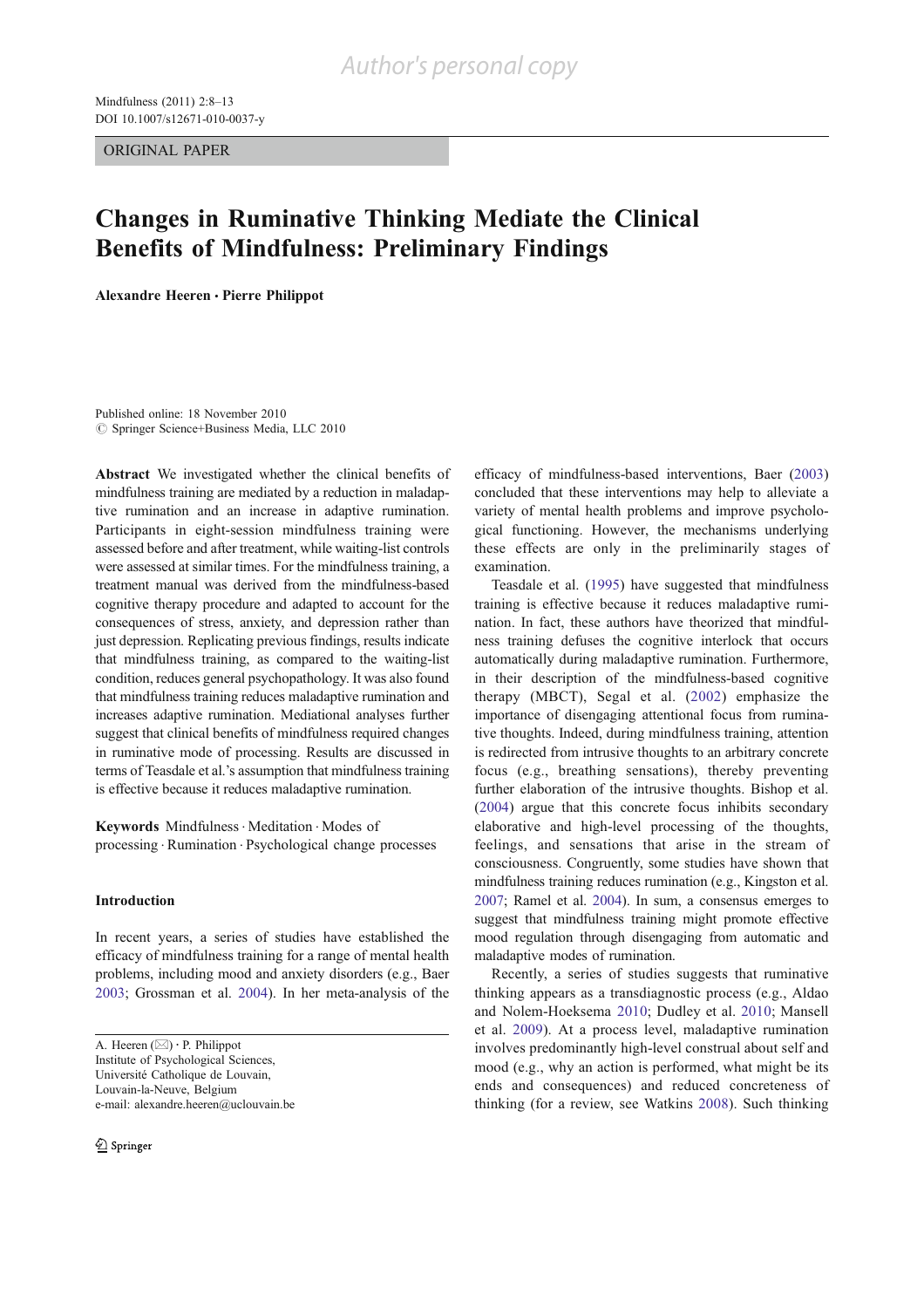is likely to engender negative overgeneralization (e.g., I'm always failing), which is known to increase the vulnerability towards developing an emotional disorder (e.g., Gibbs and Rude 2004; van Minnen et al. 2005). In contrast, low-level construal involves concrete representations (e.g., representations of the specific "how" details of an action, and of the means to an end). It has been typically related to adaptive ruminative thinking.

Regarding ruminative processes, Watkins et al. (2008) have observed in three successive studies that participants trained to adopt a low-level processing mode were less emotionally reactive following failure in a stressful task as compared to participants trained to adopt a high-level mode. More recently, Watkins et al. (2009) have observed the effect of training dysphoric individuals, during a 1-week program, to become more concrete and specific in their thinking. They observed that this training significantly reduced emotional disturbance, rumination, and selfcriticism and increased concreteness-of-problem descriptions. Congruently, experimental studies have observed that manipulating the level of construal in emotional information processing results in significant variations in emotional regulation (for a review, see Philippot et al. 2007). For instance, it has been observed that voluntarily recalling an emotional event in a low-level mode produces less intense emotional responses (Neumann and Philippot 2007; Philippot et al. 2006) and cardiovascular arousal (Schaefer et al. 2003) than recalling it at a high-level and abstract mode.

There is some empirical evidence to support the notion that mindfulness promotes low level of construal processing and prevents high level of construal processing. For instance, it has been observed that mindfulness training increases the capacity to recall an emotional event in specific detail and reduces the number of emotional events recalled in a generic and abstract way (Heeren et al. 2009; Williams et al. 2000). However, no study to date has directly examined the effect of mindfulness training on level of processing in rumination. Furthermore, no study to date has directly examined Teasdale et al.'s (1995) assumption that mindfulness training is effective because it reduces maladaptive rumination (taking the level of processing into account).

The aim of the present study is to investigate whether the potential reduction in psychopathological symptoms following mindfulness training is mediated by a reduction in maladaptive rumination. Conversely, mindfulness training is expected to increase adaptive rumination, which is processing at a low level of construal. Eventually, these changes should lead to more adaptive mental functioning during difficulties. In the present study, we especially target intrusive thoughts as the hallmark of maladaptive functioning when confronted with emotional difficulties.

## Method

# Participants

The study design was quasi-experimental with a betweensubjects variable (Mindfulness group vs. Waiting-list control) and a within-subject variable (pre-test vs. posttest). The study was advertised during information sessions for individuals inquiring about an eight-session mindfulness program and presented as an investigation of the effect of mindfulness training on different well-being indexes. Participants were informed of the procedure, inclusion and exclusion criteria, and ethical considerations. Each participant provided informed consent. Exclusion criteria that were reported were: (1) prior training in mindfulness or in another form of meditation, (2) other planned psychological interventions during the study, (3) present drug dependency or abuse, (4) known cerebral lesion, cerebral tumor, or neurological disease, and (5) use of psychopharmacotherapy. Participants were not randomly allocated to conditions: Participants who started the program immediately constituted the Mindfulness group, while those who had to wait for a next course because of scheduling issues constituted the Waiting-List controls.

For the Mindfulness group, 37 people who could start the program immediately volunteered to participate. Among them, six met the exclusion criteria (prior training in mindfulness or in another form of meditation) and were not included in the study. Two additional participants were excluded from the analyses because they missed two training sessions. All analyses for the Mindfulness group were conducted on the remaining 29 participants (18 women) who completed all of the training sessions. Participants  $(M=48.76$  years old,  $SD=2.59$ , range=23–75) had at least a secondary school degree and were predominantly university graduates.

For the Waiting-list group, 20 people who had to wait for the next course of a mindfulness program volunteered to participate in the study. Eight participants were excluded from the study, as they reported having prior experience with mindfulness meditation. All analyses for the Waitinglist group were conducted on the remaining 12 participants (nine women). Participants ( $M=47.00$  years old,  $SD=5.06$ , range=22–71) had at least a secondary school degree education and were predominantly university graduates. The characteristics of the groups are displayed in Table 1.

## Measures

Ruminative Mode of Processing The short form of the Cambridge Exeter Rumination Thinking Scale (Mini-CERTS; Barnard et al. 2007; French adaptation, Douilliez et al. 2010. The Mini-CERTS (Cambrigde-Exeter Repeti-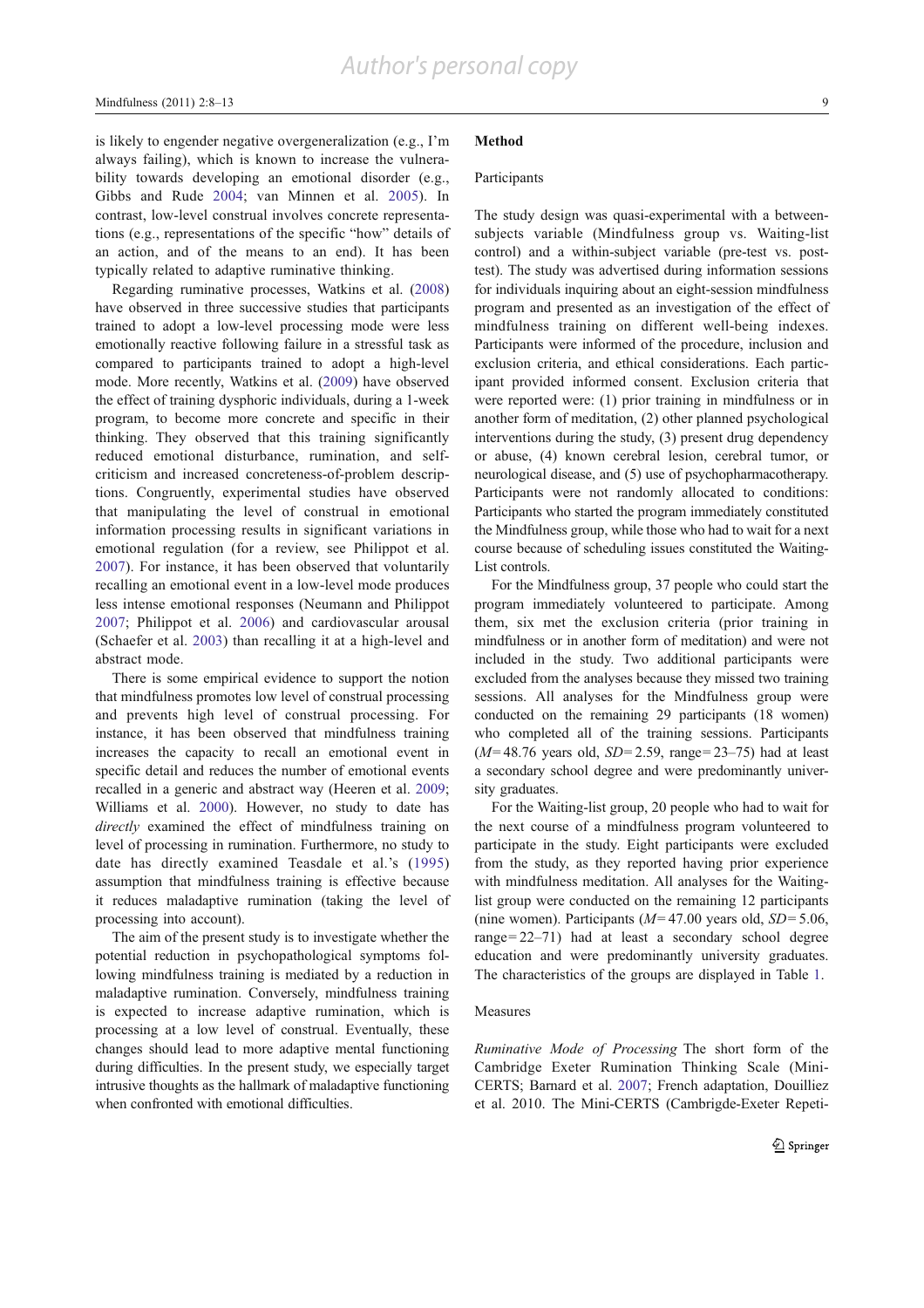Table 1 Participants' characteristics as a function of group assignment

|                    | Mindfulness Group | Waiting-List Group |  |
|--------------------|-------------------|--------------------|--|
| Age                | 48.75 (13.95)     | 47.80 (17.48)      |  |
| Years of education | 18.45 (1.53)      | 4.08(1.29)         |  |
| $SCL-90-R$ (GSI)   | .99(0.58)         | .77(0.49)          |  |

Standard deviations are in parentheses. None of the means differ between groups

SCL-90-R Symptoms Checklist-90-Revised (global score index)

tive Thought Scale): A short questionnaire to assess constructive and unconstructive repetitive thinking, unpublished). The confirmatory factor analyses clearly established that the Mini-CERTS is constituted by two dimensions, one reflecting adaptive rumination and the other maladaptive rumination (Douilliez et al. 2010. The Mini-CERTS (Cambrigde-Exeter Repetitive Thought Scale): A short questionnaire to assess constructive and unconstructive repetitive thinking, unpublished). The two dimensions are moderately and negatively correlated, suggesting that the modes partly compete with each other. This suggests that activating adaptive rumination might inhibit maladaptive rumination and vice versa. This scale comprises 15 items rated on a  $1-4$  scale (1=almost never, 4=almost always), and the scoring consisted of summing the items for each subscale. The French version showed good internal consistency for each of the two subscales.

Symptom Checklist-90-R (SCL-90-R; Derogatis 1977) The global score index (GSI) of the SCL-90-R was used to assess the level of psychopathological symptoms.

#### Procedure

For mindfulness training, a treatment manual was derived from Segal et al. (2002). This manual, designed specifically for the prevention of depressive relapse, was adapted to account for the consequences of psychological stressors as in the original program of Kabat-Zinn (1982). This adaptation exclusively concerned the psycho-education component of the program (sessions 4 and 5) that targeted stress, anxiety, and depression rather than just depression. Except for this wider psycho-educative focus, all sessions followed exactly Segal et al. (2002) program and comprised exactly the same exercises. The training was instructed by two PhDs in psychology, with at least 10 years of CBT training and who had previously been trained in mindfulness-based psychological interventions (i.e., MBSR and MBCT). They were naïve about the hypotheses of this study.

For the Mindfulness group, a baseline assessment was held just before the intervention and a second assessment was held just after the last session of the intervention  $(M=51.52$  days, SD=11.85), while the two sessions for the Waiting-list group were held at a similar time-interval  $(M=46.86$  days, SD=7.69). Questionnaires were electronically delivered. There was no difference between the groups in inter-session time,  $t(39)=1.77$ ,  $p=.09$ . Upon completion of the entire study, participants were fully debriefed.

#### Results

#### Group Equivalence

At pre-treatment, preliminary analyses indicated that the groups were not significantly different on the SCL-90-R (GSI),  $t(39)=1.24$ ,  $p=.22$ ; the mini-CERTS factor assessing maladaptive mode of thinking,  $t(39)=.487$ ,  $p=.629$ ; as well as on age,  $t(39)=.341$ ,  $p=.74$ ; gender;  $\chi^2$  (1,  $N=41$ )=.4631,  $p = .427$ ; and years of education,  $t(39) = .857$ ,  $p = .397$ . However, there was a slight significant difference between groups on the adaptive mode of thinking,  $t(39)=2.18$ ,  $p=.04$ .

#### General Statistical Analyses

The main analyses consisted of  $2 \times 2$  mixed-design ANOVAs with group (Mindfulness vs. Waiting-list) as a between-subjects factor, and time as a within-subject factor (pre-treatment vs. post-treatment).

Before performing the analysis, we examined the skewness and kurtosis of the data. However, all parameters were not between −1 and 1, indicating that the data were not univariately normally distributed and leptokurtic distributions were observed. The present measures addressed emotional reactions and behaviors that can be absent or present with varying frequency, making non-normality likely (MacDonald and Ho 2002). Using standard normal theory estimators with such data could produce estimation problems (Blunch 2008). Therefore, due to leptokurtic distributions in the data, logarithmic transformations were used.

Psychopathological Symptomatology A mixed-design ANOVA conducted on the GSI of the SCL-90-R showed a main effect of time,  $F(1,39) = 19.239$ ,  $p < .001$ ,  $\eta_{\text{p}}^2 = .33$ , as well as a significant group×time interaction,  $F(1,39)$ = 24.80,  $p<.001$ ,  $\eta^2 = 0.39$ . As reported in Table 2, follow-up analyses indicated that the Mindfulness group, which initially showed the same level of symptomatology as the Waiting-list group, reported a significant symptom reduction after the intervention, with no changes observed in the Waiting-list group.

Ruminative Mode of Thinking For the maladaptive rumination dimension, a mixed-design ANOVA showed a main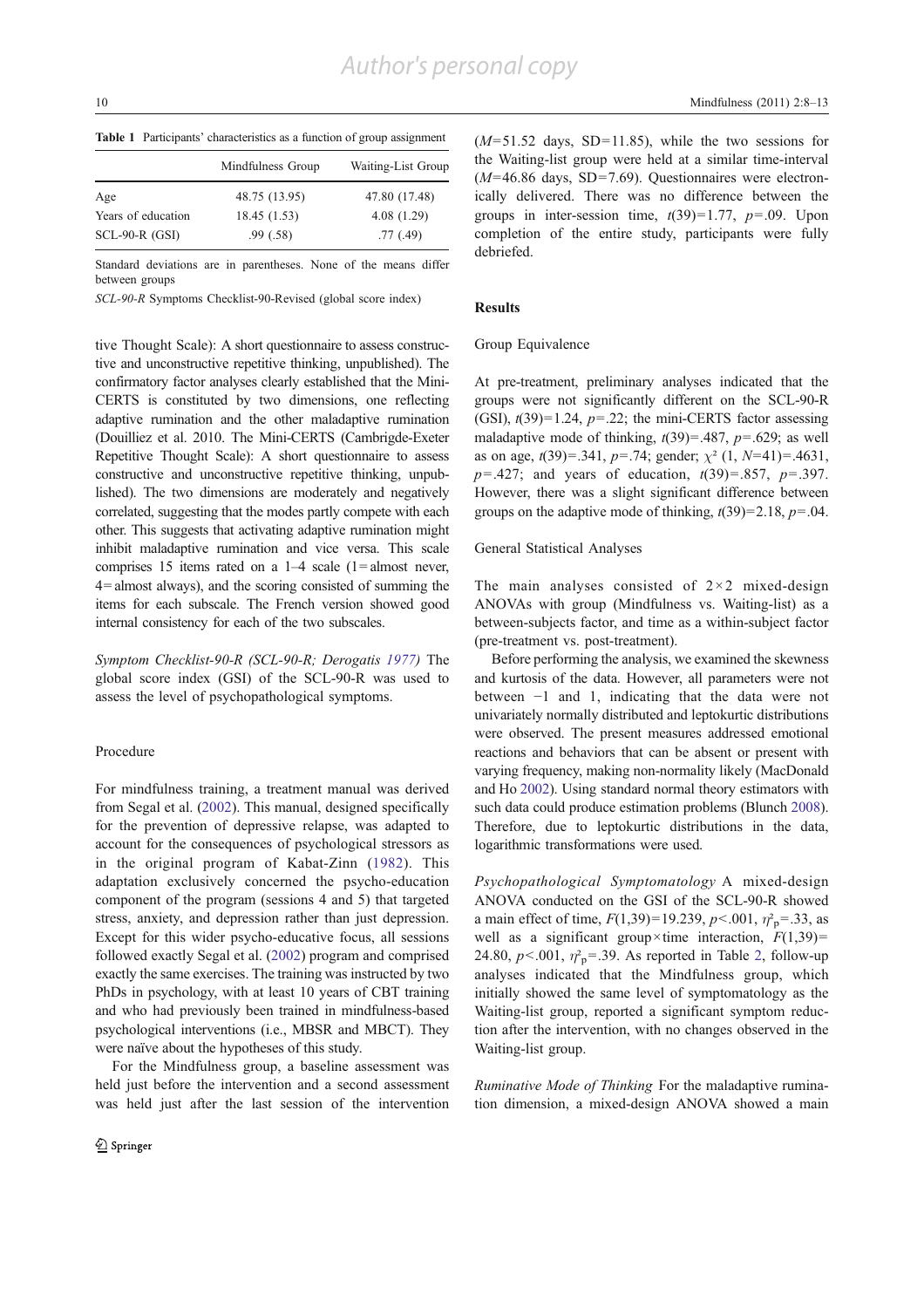|  | <b>Table 2</b> Psychological changes as a function of group and time |  |  |  |  |
|--|----------------------------------------------------------------------|--|--|--|--|
|--|----------------------------------------------------------------------|--|--|--|--|

|             | Waiting-list group |                | Mindfulness group |                   |
|-------------|--------------------|----------------|-------------------|-------------------|
|             | Pre-treatment      | Post-treatment | Pre-treatment     | Post-treatment    |
| Adaptive    | 17.42(3.37)        | 17.58 (3.89)   | 14.76 (3.60)      | $19.66(4.23)^*$   |
| Maladaptive | 21.67 (3.65)       | 21.83 (3.63)   | 20.79 (5.72)      | $14.68 (4.69)$ ** |
| <b>GSI</b>  | .77(0.49)          | .84(.58)       | .99(.58)          | $.46$ $(.436)$ ** |

Standard deviations are in parentheses. The "\*"indicates a significant difference between pre- and post-intervention in that group according to paired  $t$  test comparisons. For all types of measures, there were no significant differences in the first session between groups according  $t$  test comparisons.

Adaptive, the adaptive rumination dimension of the Mini-CERTS; maladaptive, the maladaptive rumination dimension of the Mini-CERTS; GSI, the global score index of the Symptoms Checklist-90-Revised

 $*_{p<.01;}$   $*_{p<.001}$ 

effect of time,  $F(1,39)=7.01$ ,  $p<.02$ ,  $\eta_p^2=.15$ , as well as a significant group×time interaction,  $F(1,39)=7.59$ ,  $p<.001$ ,  $\eta_{\rm p}^2$ =.17. For the adaptive rumination dimension, due to the significant differences between groups at pre-treatment, a mixed-design analysis of covariance (ANCOVA) was conducted with adaptive rumination scores at pre-treatment and post-treatment as dependent variable and as the adaptive rumination scores centered at pre-treatment as a covariate. The mixed-design ANCOVA showed a main effect of time,  $F(1,38)=37.80, p<.001, \eta_p^2=0.48,$  qualified by a significant group×time interaction,  $F(1,38)=4.274$ ,  $p=0.46$ ,  $\eta_{p}^{2}=11$ .

## Mediational Analyses

Mediational analyses were performed using criteria suggested by Baron and Kenny (1986), with a slight adaptation for a within-subject design: For each dependent and mediator variable, a difference score was computed between the two measurement times.

Changes in Maladaptive Rumination as a Mediator To examine whether changes in general symptomatology were mediated by changes in maladaptive rumination, we performed regression analyses in a model containing the difference score in maladaptive rumination as a mediator and the difference score in general symptomatology as a criterion and condition (contrast coded: Waiting-list group=−1, MBCT group=1) as a predictor. When predictors were simultaneously used, multiple regression analyses revealed statistically significant predictions of changes in maladaptive rumination,  $\beta$ =.37, B=.026, SEB=.008, t(39)=3.15, p <.005, and a statistically significant prediction of condition,  $\beta = .51$ ,  $B = .293$ , SEB (standard error of the computed value of B)=.068,  $t(39)=4.293$ ,  $p<.005$ , on change in general symptomatology. The Sobel (1982) test also proved statistically significant,  $Z=3.17$ ,  $p<.001$ . This pattern of results is indicative of the presence of a partial mediation: Changes in maladaptive rumination partially mediate the impact of MBCT on clinical symptomatology. We also ran regression analyses on all of the mediational models by centering the data of mediator and dependent variables. Results showed similar patterns as the original analysis.

Changes in Adaptive Rumination as a Mediator To examine whether changes in general symptomatology were mediated by changes in adaptive rumination, we performed regression analyses in a model containing the difference score in adaptive rumination as a mediator and the difference score in general symptomatology as a criterion and condition (contrast coded: Waiting-list group=−1, MBCT group=1) as a predictor. When predictors were simultaneously used, multiple regression analyses revealed statistically significant predictions of changes in adaptive rumination,  $\beta = .45$ ,  $B = .042$ , SEB = .011,  $t(39) = 3.821$ ,  $p < .001$ , and a statistically significant prediction of condition on change in general symptomatology,  $\beta$ =.46,  $B$ =.26, SEB=.067,  $t(39)$ =3.918,  $p$ <.002. The Sobel (1982) test also proved statistically significant,  $Z=3.28$ ,  $p<.001$ . This pattern of results is indicative of the presence of a partial mediation: Changes in adaptive rumination partially mediate the impact of MBCT on clinical symptomatology. We also ran regression analyses on all of the mediational models by centering the data of mediator and dependent variables. Results showed similar patterns as the original analysis.

Because all variables were measured at the same two points in time (pre- and post-treatment), the direction of causality cannot be clearly definitely determined and alternative mediational models are possible. Hence, we also examined whether the impact of treatment condition (contrast coded: Waiting-list group=−1, Mindfulness group  $=1$ ) on changes in each ruminative thinking mode was mediated by changes in general psychopathology (GSI). We also ran regression analyses on all of these alternative models. However, results indicated no significant effects of mediation.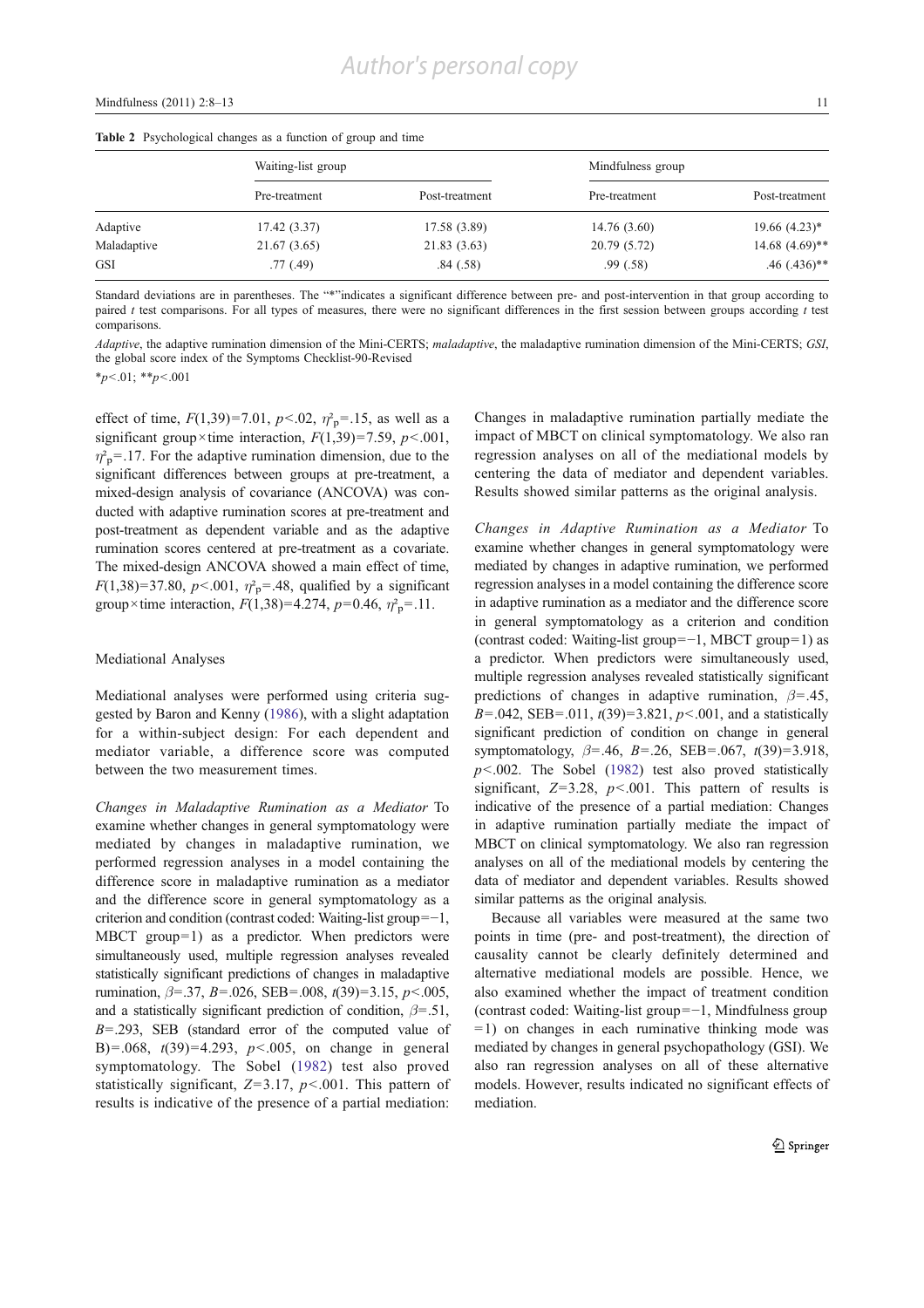## Discussion

Overall, the hypotheses addressed in the present study were supported. First, the study replicates previous findings showing a diminution of the global score of the SCL-90- R following the mindfulness training (e.g., Shapiro et al. 1998; Williams et al. 2001). These results are congruent with meta-analyses reporting that mindfulness training reduces a variety of psychological problems (e.g., Baer 2003; Grossman et al. 2004). This supports the notion that mindfulness training addresses a basic skill in selfregulation, a skill whose deficit might be involved in a large array of psychological difficulties.

Second, this study reveals that mindfulness training decreases maladaptive rumination and increases adaptive rumination. This pattern of results supports the notion that mindfulness inhibits secondary and more elaborative processing (e.g., Bishop et al. 2004). It is also consistent with the hypothesis developed by Teasdale et al. (1995) that mindfulness training is effective by interfering with the cognitive interlock between the propositional and schematic systems. Such an interlock is indeed especially prevalent in a maladaptive ruminative mode of thinking, which was reduced by mindfulness training in the current study. The present data are also consistent with recent studies showing that mindfulness training reduces rumination (e.g., Kingston et al. 2007; Ramel et al. 2004), and extended this notion to the nature and processes of the ruminative mode of thinking.

Third, it was found that changes in ruminative thinking mediate the clinical benefits of mindfulness. The present study reveals that changes in ruminative mode of thinking mediate the impact of mindfulness training on the general level of psychopathology. These findings are clearly consistent with the hypothesis that mindfulness training has an indirect effect on the reduction of general psychopathology through both the decrease of maladaptive and the increase of adaptive modes of thinking.

At the theoretical level, the present findings support the notion that mindfulness training is effective because it reduces maladaptive rumination. Additionally, it also increases adaptive rumination, suggesting that both these changes lead to the reduction in symptoms. Our results are also consistent with previous experimental studies indicating that low level of construal processing (as compared to high level) can be changed (e.g., Neumann and Philippot 2007; Philippot et al. 2006). Future conceptual formulation of mindfulness should take this into account.

At a clinical level, these data are consistent with previous accounts demonstrating that deficits in level of construal can be rehabilitated (e.g., Watkins et al. 2008). In this perspective, mindfulness training is in line with recent developments in cognitive bias modification (e.g., MacLeod et al. 2009). It can be considered as a specific cognitive bias modification strategy targeting clients' ruminative mode.

The present study suffers from several limitations. First, as there was no training for the comparison group, a placebo effect cannot be excluded. Second, although great care was devoted to checking the equivalence between groups on all relevant dimensions, participants were not randomly allocated to the conditions. One cannot exclude that the present results could be due to a non-specific group factor and not necessarily due to mindfulness training, especially since there was no measure for assessing change in mindfulness. Third, although the assessor did not conduct the mindfulness training sessions, he was not blind to group allocation. The impact of this limitation is however limited by the high standardization of the selfreported assessment. Fourth, we only examined the clinical benefits of mindfulness immediately after training, and we did not examine whether these benefits were maintained in the medium or long term. Therefore, future studies could extend the current research by adding a long-term followup assessment. Fifth, although the treatment manual was clearly specified and strictly followed by the experimented instructors, there was no procedure for assessing treatment fidelity.

In conclusion, the present preliminary findings support the notion that mindfulness training leads to a reduction of general psychopathology. It was also found that mindfulness reduces maladaptive ruminative thinking and increases adaptive ruminative thinking. Further, the study suggests that the clinical benefits of mindfulness training are enhanced by changes in ruminative mode of thinking.

Acknowledgements This work was supported by a grant from the Belgian National Fund for Scientific Research, awarded to first author (1.1.315.09.F) and by a Joined Research Grant (ARC 06/11-337) from the Belgian French Community, awarded to second author. Data collection has been made possible by the UCL Psychology Department Consulting Center (CPS). The authors also appreciated the helpful comments of Nathalie Vrielynck, Betty Chang, and Ronald Rapee on earlier drafts of this paper.

#### **References**

- Aldao, A., & Nolem-Hoeksema, S. (2010). Specificity of cognitive emotion regulation strategies: A transdiagnostic examination. Behaviour Research and Therapy (in press).
- Baer, R. A. (2003). Mindfulness training as a clinical intervention: A conceptual and empirical review. Clinical Psychology: Science and Practice, 10, 125–143.
- Barnard, P., Watkins, E., Mackintosh, B. & Nimmo-Smith, I. (2007). Getting stuck in a mental rut: Some process and experiential attributes. Paper presented at the 35th congress of the British Association for Behavioural and Cognitive Psychotherapies, Brighton, England.
- Baron, R. M., & Kenny, D. A. (1986). The moderator-mediator variable distinction in social psychological research: conceptual,